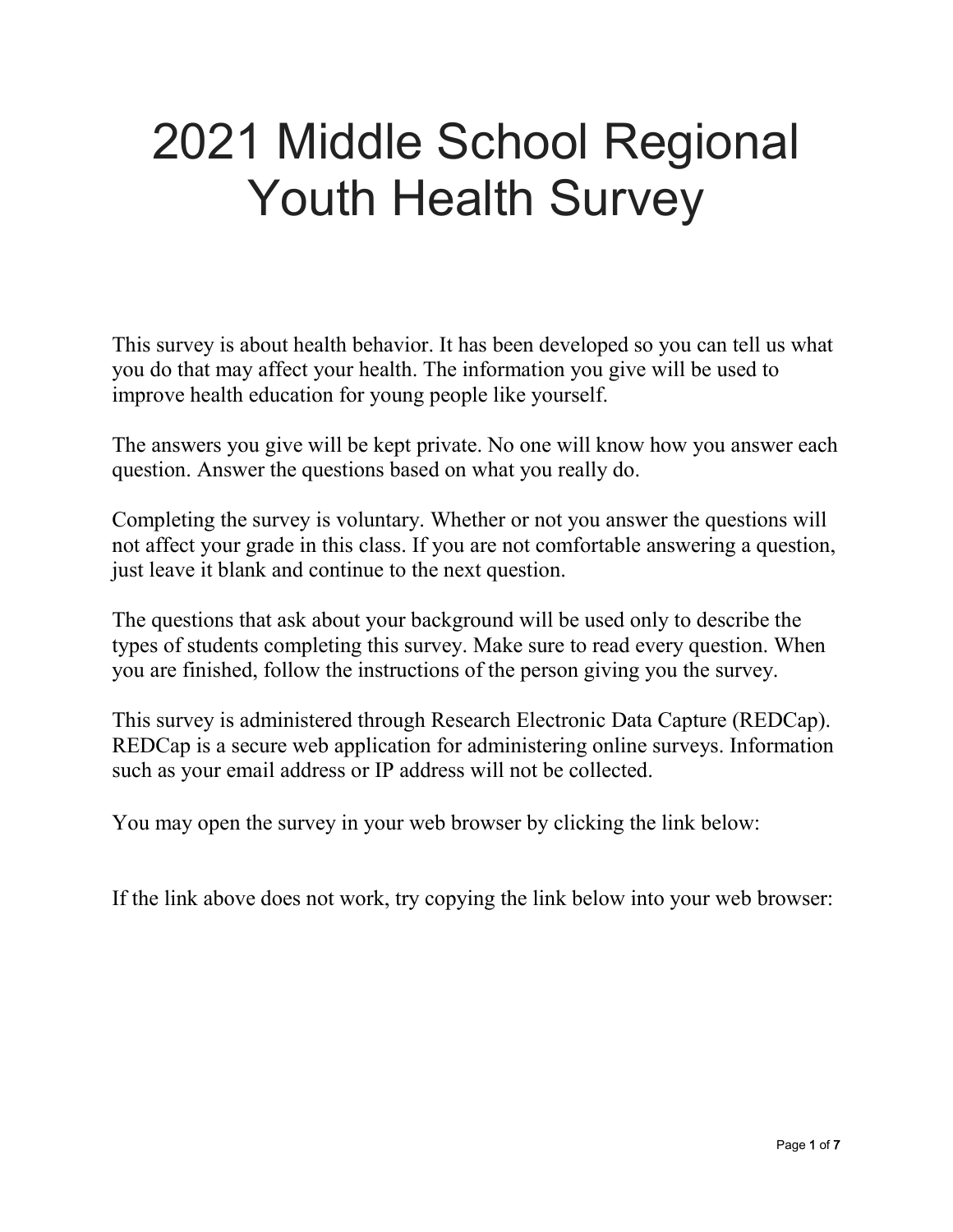# **1. How old are you?**

- A. 10 years old or younger
- B. 11 years old
- C. 12 years old
- D. 13 years old
- E. 14 years old
- F. 15 years old
- G. 16 years old or older

# **2. What is your sex?**

- A. Female
- B. Male

# **3. Are you transgender?**

- A. No, I am not transgender
- B. Yes
- C. I do not know what this question is asking
- D. I prefer not to answer

## **4. In what grade are you?**

- A. 6th grade
- B. 7th grade
- C. 8th grade
- D. Ungraded or other grade

## **5. What is the language you use most often at home?**

- A. English
- B. Spanish
- C. Albanian
- D. Arabic
- E. Chinese (Mandarin/Cantonese)
- F. Polish
- G. Portuguese
- H. Vietnamese
- I. Hindi/Tamil
- J. Another language

## **6. How do you describe your racial identity? (Check all that apply)**

- A. African-American or Black
- B. American Indian, Alaska Native, Indigenous or First Nations
- C. Arab or Middle Eastern
- D. Asian or Asian American
- E. Hispanic, Latina, or Latino
- F. Multiracial or Biracial
- G. Native Hawaiian or Pacific Islander
- H. White, Caucasian, or European American

# **7. How long have you lived in the United States?**

- A. Less than one year
- B. 1 to 3 years
- C. 4 to 6 years
- D. More than 6 years, but not my whole life
- E. I have always lived in the United States

## **The next question asks about safety.**

- **8.** Have you ever ridden in a car driven by someone who had been drinking alcohol?
	- A. Yes
	- B. No
	- C. Not sure

#### **The next 4 questions ask about violence related behaviors.**

- **9.** Have you ever carried **a weapon,** such as a gun, knife, or club? (Do **not** count when you carried a gun only for hunting or for a sport, such as target shooting.)
	- A. Yes
	- B. No
- **10.** Have you ever been in a physical fight? A. Yes
	- B. No

10. Have you ever seen someone get physically attacked, beaten, stabbed, or shot in your neighborhood?

- A. Yes
- B. No

# **11. Did any of the following happen to you in the past 12 months? (Choose all that apply)**

- A. You were physically hurt by someone in your family
- B. You witnessed physical violence in your family
- C. Neither of the above happened to me

**The next 3 questions ask about bullying. Bullying is when 1 or more students tease, threaten, spread rumors about, hit, shove, or hurt another student over and over again. It is not bullying when 2 students of about the same strength or power argue or fight or tease each other in a friendly way.**

- **12.** Have you ever been bullied on school property?
	- A. Yes
	- B. No
- **13.** Have you ever been **electronically** bullied? (Count being bullied through texting, Instagram, Facebook or other social media.)
	- A. Yes B. No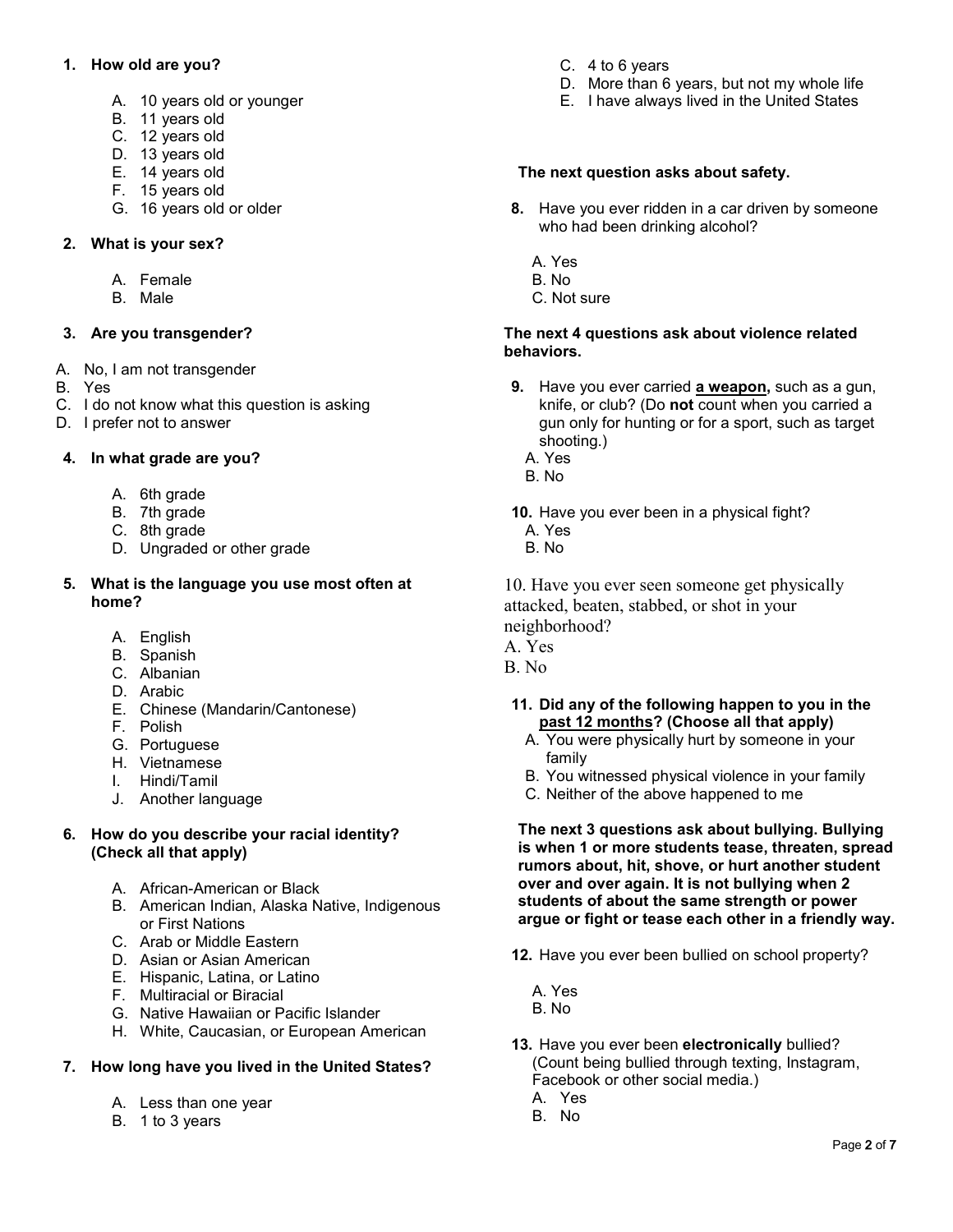- **14.** Have you ever been **electronically** bullied **on school property?** 
	- A. Yes

B. No

**The next 5 questions ask about sad feelings and attempted suicide. Sometimes people feel so depressed about the future that they may consider attempting suicide or killing themselves.**

**15.** During the past 12 months, did you ever feel so sad or hopeless almost every day for two weeks or more in a row that you stopped doing some usual activities?

A. Yes

B. No

**16.** Have you ever **seriously** thought about killing yourself?

A. Yes

B. No

**17.** Have you ever made a **plan** about how you would kill yourself?

A. Yes

B. No

**18.** Have you ever **tried** to kill yourself?

A. Yes

B. No

- **19.** During the past 12 months, did you hurt or injure yourself on purpose without wanting to die?
- A. Yes

B. No

**The next 9 questions ask about nicotine products such as traditional cigarettes and electronic vapor products ( Juul, blu, NJOY, or Starbuzz.). Electronic vapor products include e-cigarettes, e-cigars, e-pipes, vape pipes, vaping pens, e-hookahs, and hookah pens.**

**20.** Have you **EVER** tried any of the following? (select all that apply to you)

A. Regular cigarette (for example, Marlboro, Newport, Camel - menthols included) B. Non-flavored cigar (for example, cigarillo, Swisher Sweet, Black and Mild) C. Flavored cigar (for example, grape, apple, cherry, bubblegum, chocolate, etc. - does NOT include menthol) D. Non-flavored e-cigarette (also called

e-hookah, e-cig, hookah pen vape pen, menthols included)

E. Flavored e-cigarette (for example, grape,

apple, cherry, bubblegum, chocolate, etc. does NOT include menthol) F. I have never tried any of these.

- **21.** During the past 30 days, on how many days did you use an electronic vapor product?
	- A. 0 days
	- B. 1 or 2 days
	- C. 3 to 5 days
	- D. 6 to 9 days
	- E. 10 to 19 days
	- F. 20 to 29 days
	- G. All 30 days
- **22.** What is the **main** reason you tried a nicotine product?
	- A. I was attracted to the flavor
	- B. It was cheap
	- C. It was easy to buy from a store (for example,
	- convenience story, pharmacy, gas station)
	- D. I saw others (for example, classmate,
	- friends, family, etc.) using it and was curious
	- E. I saw an ad for it and it looked cool
	- F. Other reason
	- G. I've never tried a nicotine product
- **23.** If nicotine products were NOT available in flavors (i.e. grape, apple, cherry, bubblegum, chocolate, etc.), would you use them? A. Yes
	- B. No
	- C. I am not sure
- **24.** How did you first hear about e-cigarettes (also called Juul, e-hookah, e-cig, hookah pen, vape pen)?
	- A. Friend(s)
	- B. Store ads
	- C. Media (for example, television, movies, the Internet, radio, billboards, magazines)
	- D. Other
	- E. I've never heard of e-cigarettes
- **25.** How much do you think people risk harming themselves (physically or in other ways) if they use electronic vapor products regularly?
	- A. No risk
	- B. Slight risk
	- C. Moderate risk
	- D. Great risk
- **26.** How did you get your electronic vapor product(s)?
	- A. I've never tried an e-cigarette
	- B. I bought them online (Amazon, e-bay, etc.)
	- C. I bought them from a store (for example,
	- convenience store, pharmacy, gas station)
	- D. I gave someone money to buy them for me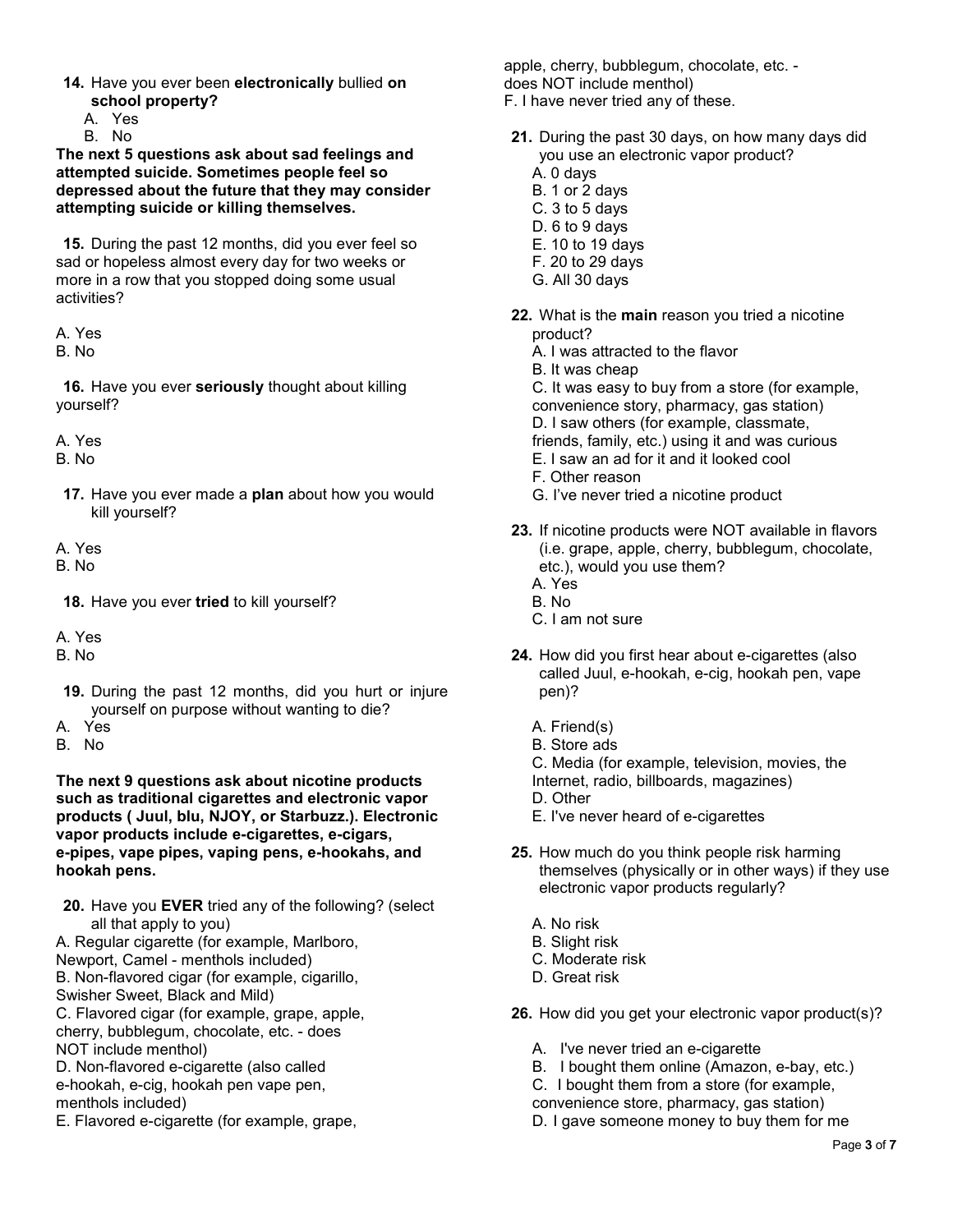- E. I got them from a family member
- F. I got them from a friend
- G. Another way
- **27.** How wrong do your parents feel it would be for you use electronic vapor products regularly?
	- A. Very wrong
	- B. Wrong
	- C. A little bit wrong
	- D. Not at all wrong
- **28.** How wrong do your friends feel it would be for you to use electronic vapor products regularly?
	- A. Very wrong
	- B. Wrong
	- C. A little bit wrong
	- D. Not at all wrong

**The next 5 questions ask about drinking alcohol. This includes drinking beer, wine, wine coolers, and liquor such as rum, gin, vodka, or whiskey. For these questions, drinking alcohol does not include drinking a few sips of wine for religious purposes.**

**29.** Have you ever had a drink of alcohol, other than a few sips?

A. Yes

- B. No
- **30.** How old were you when you had your first drink of alcohol other than a few sips?

A. I have never had a drink of alcohol other than a few sips?

- B. 8 years old or younger
- C. 9 years old
- E. 11 years old
- D. 10 years old
- F. 12 years old
- G. 13 years old or older
- **31.** How much do you think people risk harming themselves (physically or in other ways) if they drink alcohol regularly?
	- A. No risk
	- B. Slight risk
	- C. Moderate risk
	- D. Great risk
- **32.** How wrong do your parents feel it would be for you to drink alcohol regularly?
	- A. Very wrong
	- B. Wrong
	- C. A little bit wrong
	- D. Not at all wrong
- **33.** How wrong do your friends feel it would be for you to drink alcohol regularly?
	- A. Very wrong
- B. Wrong
- C. A little bit wrong
- D. Not at all wrong

## **The next 7 questions ask about marijuana use. Marijuana also is called pot or weed.**

**34.** Have you ever used marijuana?

- A. Yes
- B. No
- **35.** Have you ever used synthetic marijuana (also called Spice, fake weed, K2, or Black Mamba)?
- A. Yes
- B. No
- **36.** How old were you when you tried marijuana for the first time?
- A. I have never tried marijuana
- B. 8 years old or younger
- C. 9 years old
- D. 10 years old
- E. 11 years old
- F. 12 years old
- G. 13 years old or older
- **37.** When you have used marijuana, how have you used it?
- A. I have never used marijuana
- B. I smoked it in a joint, bong, or pipe
- C. I ate it in food such as brownies, cakes, cookies, or candy
- D. I drank it in tea, cola, alcohol, or other drinks
- E. I vaporized it in a tabletop device
- F. I vaporized it in a portable device such as a vaping pen or e-hookah
- G. I used it some other way
- H. I smoked it in a blunt wrap

**38.** How much do you think people risk harming themselves (physically or in other ways) if they use marijuana?

- A. No risk
- B. Slight risk
- C. Moderate risk
- D. Great risk
- **39.** How wrong do your parents feel it would be for you to smoke marijuana?
- A. Very wrong
- B. Wrong
- C. A little bit wrong
- D. Not at all wrong
- **40.** How wrong do your friends feel it would be for you to smoke marijuana?
- A. Very wrong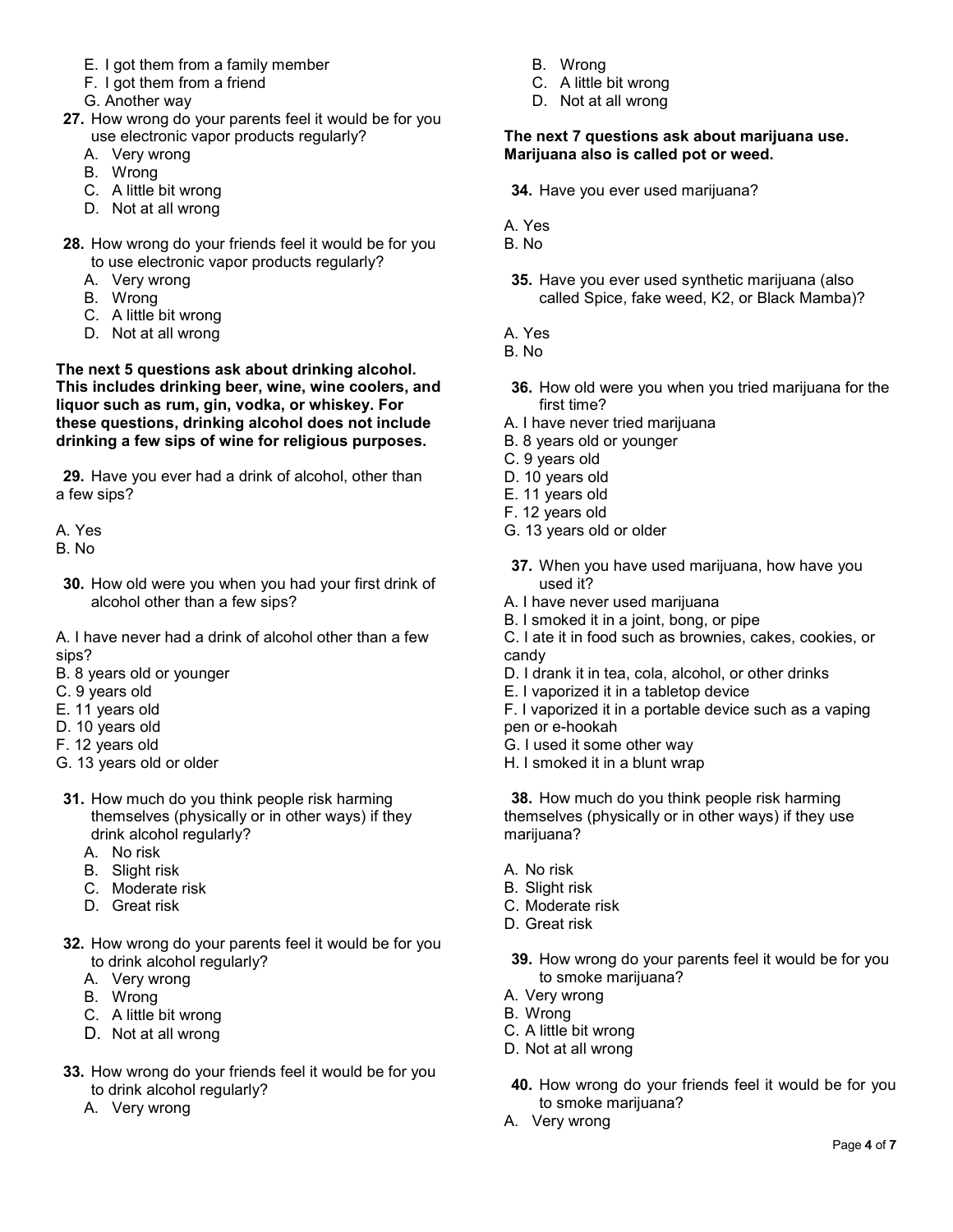- B. Wrong
- C. A little bit wrong
- D. Not at all wrong

# **The next 5 questions ask about other drugs.**

**41.** Have you ever used **any** form of cocaine, including powder, crack, or freebase?

## A. Yes

B. No

**42.** Have you ever sniffed glue, breathed the contents of

spray cans, or inhaled any paints or sprays to get high?

A. Yes

B. No

- **43.** Have you ever taken **steroid pills or shots** without a doctor's prescription?
- A. Yes
- B. No
- **44.** Have you ever taken a **prescription pain medicine** without a doctor's prescription or differently than how a doctor told you to use it? (Count drugs such as OxyContin, Percocet, Vicodin).

A. Yes

B. No

# **The next 2 questions ask about self-image.**

- **45.** How do **you** describe your weight?
- A. Very underweight
- B. Slightly underweight
- C. About the right weight
- D. Slightly overweight
- E. Very overweight
- **46.** Which of the following are you trying to do about your weight?
- A. **Lose** weight
- B. **Gain** weight
- C. **Stay** the same weight
- D. I am **not trying to do anything** about my weight

#### **The next 3 questions ask about food you ate or drank during the past 7 days. Think about all the food you had from the time you got up until you went to bed.**

- **47.** During the past 7 days, on how many days did you eat **breakfast**?
- A. 0 days
- B. 1 day
- C. 2 days
- E. 3 days
- D. 4 days
- F. 5 days
- G. 6 days
- H. 7 days
- **48.** During the past 7 days, how many times did you drink a soda, a sports drink, sweetened lemonade or iced tea, or other sweetened drink, such as Coke, Pepsi, Mountain Dew, Gatorade, Arizona, or Monster? (Do not count diet or 0 calorie drinks)

A. I did not drink a sugar-sweetened beverage during the past 7 days

- B. 1 to 3 times during the past 7 days
- C. 4 to 6 times during the past 7 days
- D. 1 time per day
- E. 2 times per day
- F. 3 times per day
- G. 4 or more times per day

**49.** During the past 7 days, were you ever hungry but didn't eat because there wasn't enough money for food in your house?

- A. Yes
- B. No
- C. Not sure

## **The next 2 questions ask about physical activity.**

**50.** During the past 7 days, on how many days were you physically active for a total of **at least 60 minutes per day**? (Add up all the time you spent in any kind of physical activity that increased your heart rate and made you breathe hard some of the time.

- A. 0 days
- B. 1 day
- C. 2 days
- D. 3 days
- E. 4 days
- F. 5 days
- G. 6 days H. 7 days
	-
- **51.** On an average school day, how many hours do you spend in front of a TV, computer, smart phone, or other electronic device watching shows or videos, playing games, accessing the Internet, or using social media (also called "screen time")? (Do not count time spent doing schoolwork.)
	- A. Less than 1 hour per day
	- B. 1 hour per day
	- C. 2 hours per day
	- D. 3 hours per day
	- E. 4 hours per day
	- F. 5 or more hours per day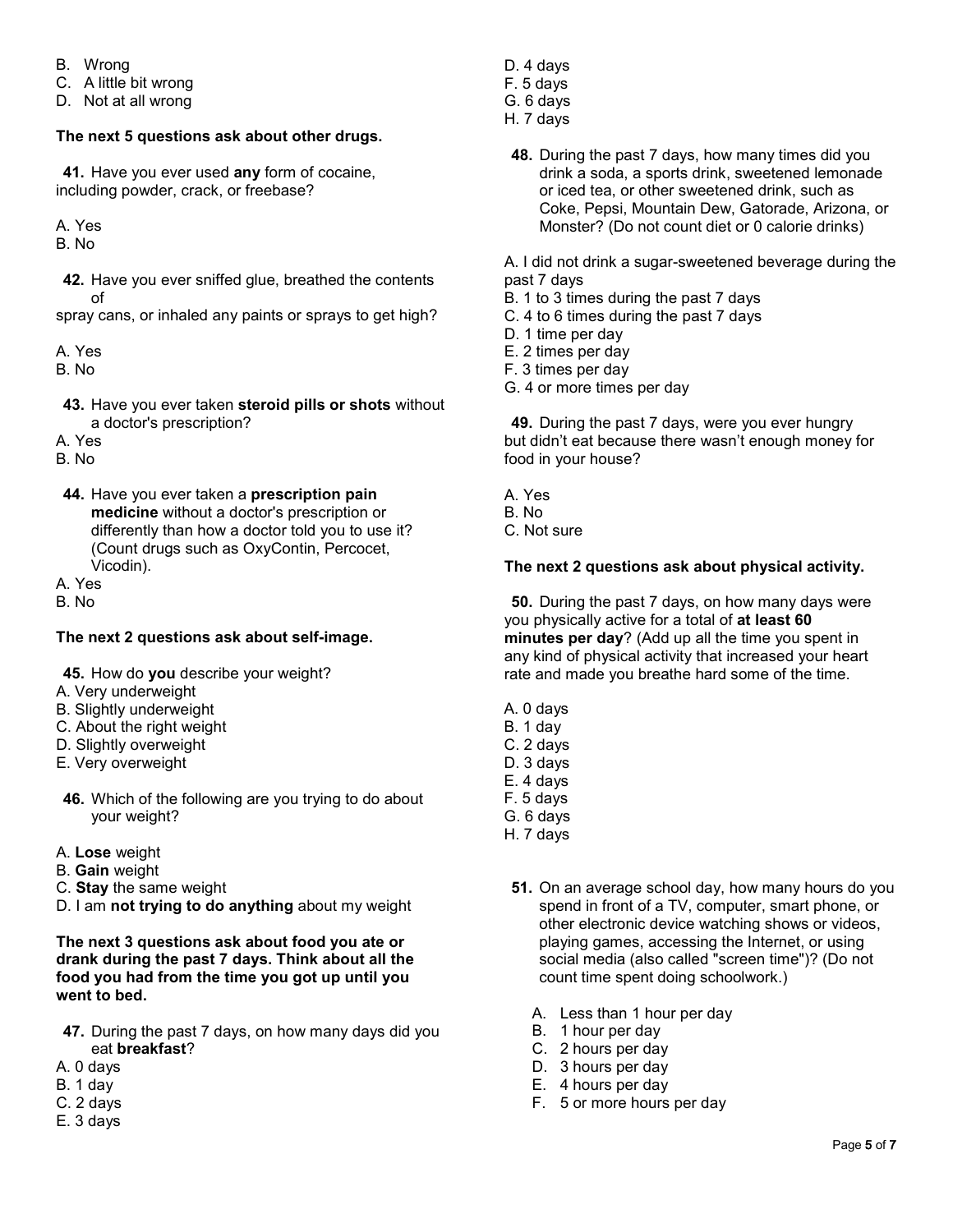## **The next 10 questions ask about other health-related topics.**

- **52.** Over the past 12 months, did you visit your primary care doctor for a routine check-up?
- A. Yes
- B. No
- C. I do not have a primary care doctor

**53.** On an average school night, how many hours of sleep do you get?

- A. 4 or less hours
- B. 5 hours
- C. 6 hours
- D. 7 hours
- E. 8 hours
- F. 9 hours
- G. 10 or more hours
- **54.** During the past 12 months, how would you describe your grades in school?
- A. Mostly A's
- B. Mostly B's
- C. Mostly C's
- D. Mostly D's
- E. Mostly F's
- F. None of these grades
- G. Not sure

**55.** Have you ever been taught about mental health in school?

- A. Yes
- B. No
- C. Not sure

**56.** During the past 30 days, where did you usually sleep?

A. In my parent's or guardian's home

B. In the home of a friend, family member, or other person because I had to leave my home or my parent or guardian cannot afford housing

- C. In a shelter or emergency housing
- D. In a motel or hotel
- E. In a car, park, campground, or other public place
- F. I do not have a usual place to sleep
- G. Somewhere else
- **57.** Do you have a safe place where you can stay on a regular basis for at least the next 14 days?
- A. Yes
- B. No
- C. Unsure
- **58.** What is the top issue among youth your age? (Choose only one)
- A. Bullying (verbal or physical)
- B. Family or household problems
- C. Health
- D. Peer pressure and peer relationships
- E. Physical body changes
- F. Romantic relationships
- G. Stress
- H. Violence
- **59.** During the past 30 days, how often was your mental health not good? (Poor mental health includes stress, anxiety, and depression.)
- A. Never
- B. Rarely
- C. Sometimes
- D. Most of the time
- E. Always
- **60.** Do you attend an afterschool program?
	- A. Yes
	- B. No
- **61.** Please check all the afterschool programs where you participate:
	- A. Big Brothers Big Sisters
	- B. Boys and Girls Club
	- C. Friendly House
	- D. Girl Scouts
	- E. Girls Inc.
	- F. Mass EdCo
	- G. Planned Parenthood.
	- H. Southeast Asian Coalition
	- I. Worcester Youth Center
	- J. Y.O.U. Inc.
	- K. YWCA
	- L. YMCA
	- **M.** Other

#### **The next 4 questions ask about sexual health.**

**62.** Have you ever been taught about the following in school? (Choose all that apply)

A. AIDS or HIV infection

- B. Sexual Health
- C. Healthy Relationships

D. How to use a condom to prevent pregnancy or sexually transmitted infections (STI's), including HIV

**63.** Have you ever talked about ways to prevent HIV